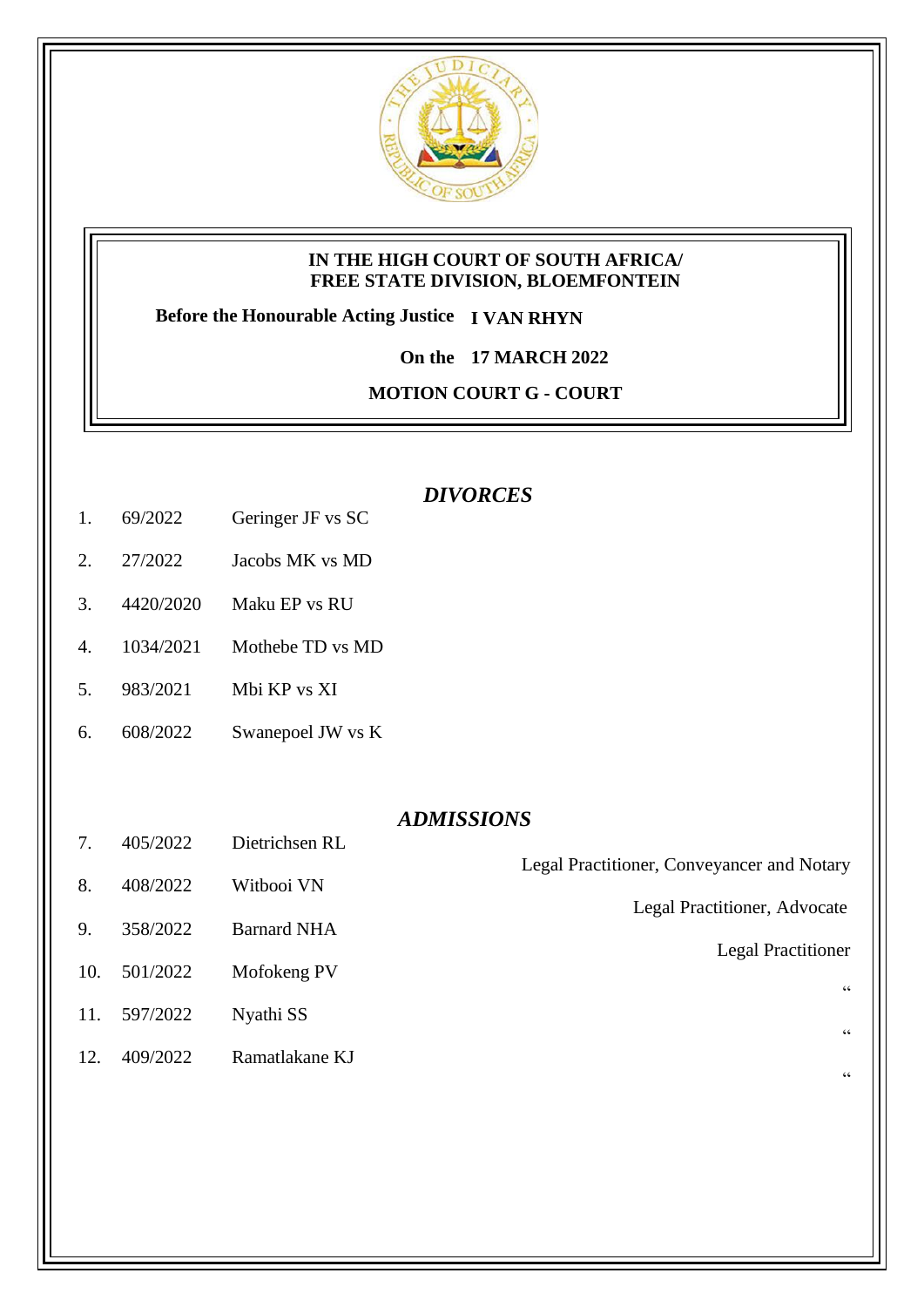|     |           | <b>INSOLVENCIES</b>                                                                      |                                |  |
|-----|-----------|------------------------------------------------------------------------------------------|--------------------------------|--|
| 13. | 5296/2021 | Conrad F vs Botha GF                                                                     | Sequestration                  |  |
| 14. | 558/2022  | <b>Brandt CM</b> vs JM                                                                   | $\mbox{\bf G}$                 |  |
| 15. | 5748/2021 | Mantle Brothers CC vs DS Plant Hire                                                      |                                |  |
| 16. | 402/2022  | Bester CF & 1 Other vs Karreeboom Kimberley                                              | Winding-Up<br>$\mbox{\bf G}$   |  |
|     |           |                                                                                          |                                |  |
| 17. | 41/2016   | <b>UNOPPOSED APPLICATIONS</b><br>Tsolo MJ vs RP                                          |                                |  |
|     |           |                                                                                          | To Compel                      |  |
| 18. | 198/2018  | PSG Wealth Financial Planning vs Theron S & 1 Other                                      | $\mbox{\bf G}$                 |  |
| 19. | 6134/2018 | Khutsoane DT vs Seape GCTR                                                               | 66                             |  |
| 20. | 1869/2020 | Makhele M vs MEC: Dept of Health of Free State Provincial Government<br>$\zeta \, \zeta$ |                                |  |
| 21. | 3801/2021 | Tshoeu T vs Fidelity Security Services & 2 Other                                         | $\mbox{\bf G}$                 |  |
| 22. | 4534/2021 | Chigume P vs RAF                                                                         | $\zeta$ $\zeta$                |  |
| 23. | 1111/2021 | Rheeder PA vs FNB & 1 Other                                                              |                                |  |
| 24. | 1511/2021 | Dokter LS vs Minister of Police                                                          | Condonation<br>$\zeta$ $\zeta$ |  |
| 25. | 2332/2021 | Ramokopu PP vs Minister of Police                                                        | $\mbox{\bf G}$                 |  |
| 26. | 1060/2022 | Botes J & 6 Others vs Master of the High Court                                           |                                |  |
| 27. | 4942/2021 | Stols Vervoer CC vs Abie Dreyer Ondernemings & 2 Other                                   | Declaratory order              |  |
| 28. | 940/2022  | South African Legal Practice Council vs Junius N                                         | Joinder Application            |  |
| 29. | 1098/2022 | Jacoba Adriana Kruger                                                                    | <b>CAL</b>                     |  |
| 30. | 588/2022  | Municipal Workers Retirement Fund vs Masilonyana Local Municipality                      | 66<br>Payment to be made       |  |
| 31. | 548/2022  | Bornman CJ & 1 Other vs Master of the High Court & 2 Other                               |                                |  |
| 32. | 5638/2021 | Pieterse SW vs Fourie M & 2 Other                                                        |                                |  |
| 33. | 2080/2021 | Tshoniswa MJ & 1 Other Changing Tides 17                                                 | Eviction                       |  |
| 34. | 4013/2021 | Standard Bank of South Africa vs Van Eeden A                                             | Lifting of Plea                |  |
| 35. | 1441/2002 | Mancoe RE vs Mancoe AM & 1 Other                                                         | <b>Substituted Service</b>     |  |
| 36. | 1016/2022 | Pretorius JL vs Master of High Court                                                     | Variation of Court Order       |  |
|     |           |                                                                                          | Declare Null in Void           |  |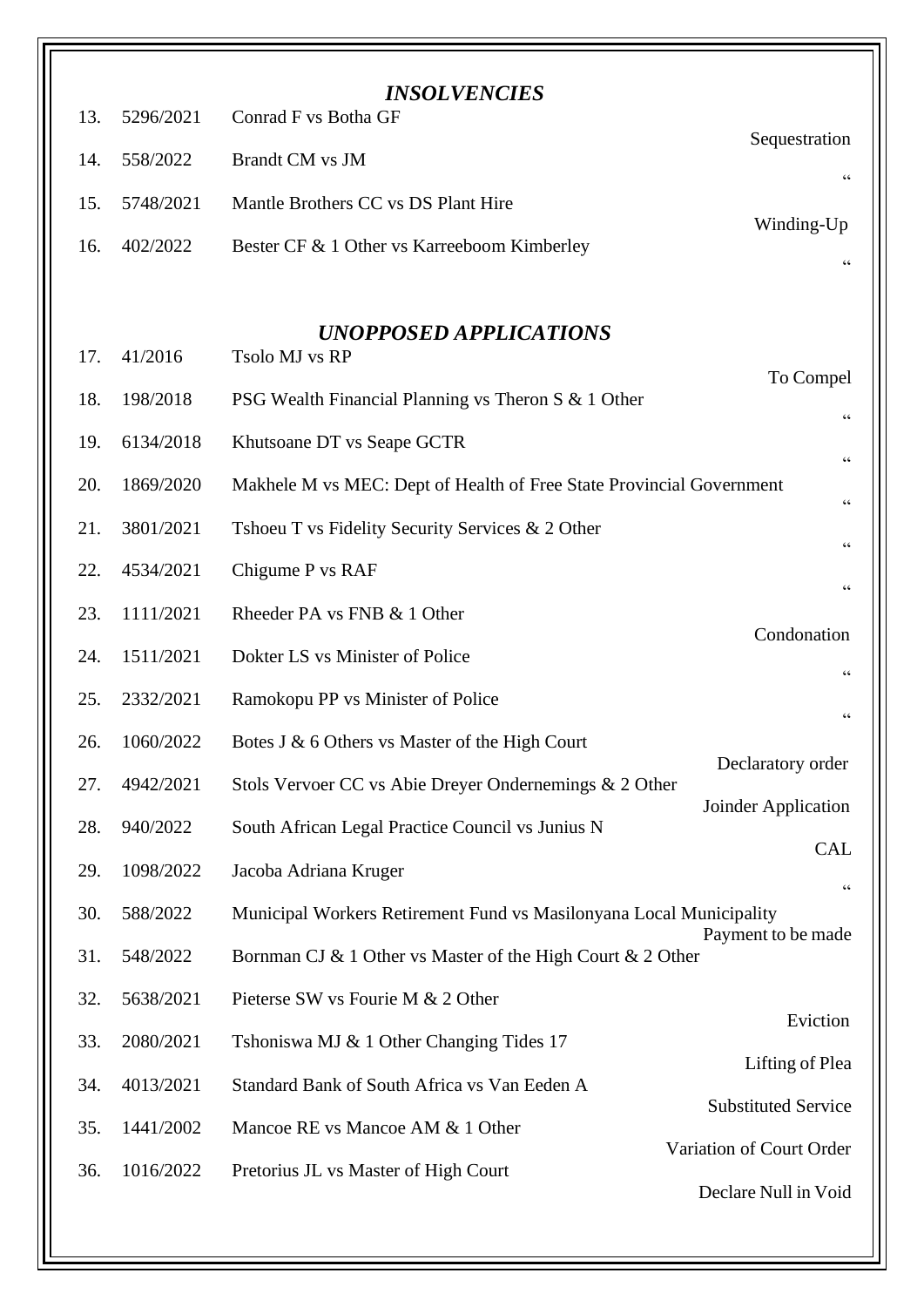# *DEFAULT JUDGMENTS*

### **BOKWA ATTORNEYS**

- 37. 4042/2021 SA Taxi Development Finance Limited vs Baingwai KV
- 38. 4044/2021 SA Taxi Impact Fund LTD vs Mokoena KP
- 39. 4627/2021 Potpale Investments Ltd vs Hadebe PM
- 40. 4628/2021 Potpale Investments Ltd vs Molefe SE
- 41. 4876/2021 Potpale Investments Ltd vs Mphanya MA
- 42. 4880/2021 Potpale Investments Ltd vs Wies C
- 43. 5136/2021 Potpale Investments Ltd vs Hlao MD
- 44. 5364/2021 Potpale Investments Ltd vs Bangani U
- 45. 5367/2021 Potpale Investments Ltd vs Makenete TP
- 46. 5433/2021 Potpale Investments Ltd vs Lekaka RS

#### **EG COOPER MAJIEDT INC**

- 47. 2886/2021 ABSA Bank Limited vs Van Der Merwe CJ
- 48. 4542/2021 ABSA Bank Limited vs Kruger D & 2 Others

#### **GOUS VERTUE & ASS INC**

49. 3062/2021 De Vos ZC & 1 Other vs Marangrang IT Solutions & 1 Other

#### **HILL, McHARDY & HERBST**

- 50. 3590/2021 Standard Bank of SA vs Mojanko TS & 1 Other
- 51. 5092/2021 SB Guarantee Company Proprietary LTD vs Ramaano MG & 1 Other
- 52. 5441/2021 SB Guarantee Company Proprietary LTD vs Miliswa T
- 53. 5626/2021 Standard Bank of SA vs Strauss AHJ
- 54. 3290/2021 SB Guarantee Company Proprietary LTD vs De Groot D
- 55. 4747/2021 SB Guarantee Proprietary LTD vs Lekulo MS
- 56. 4829/2021 IMAS Finance Limited vs Mokena JT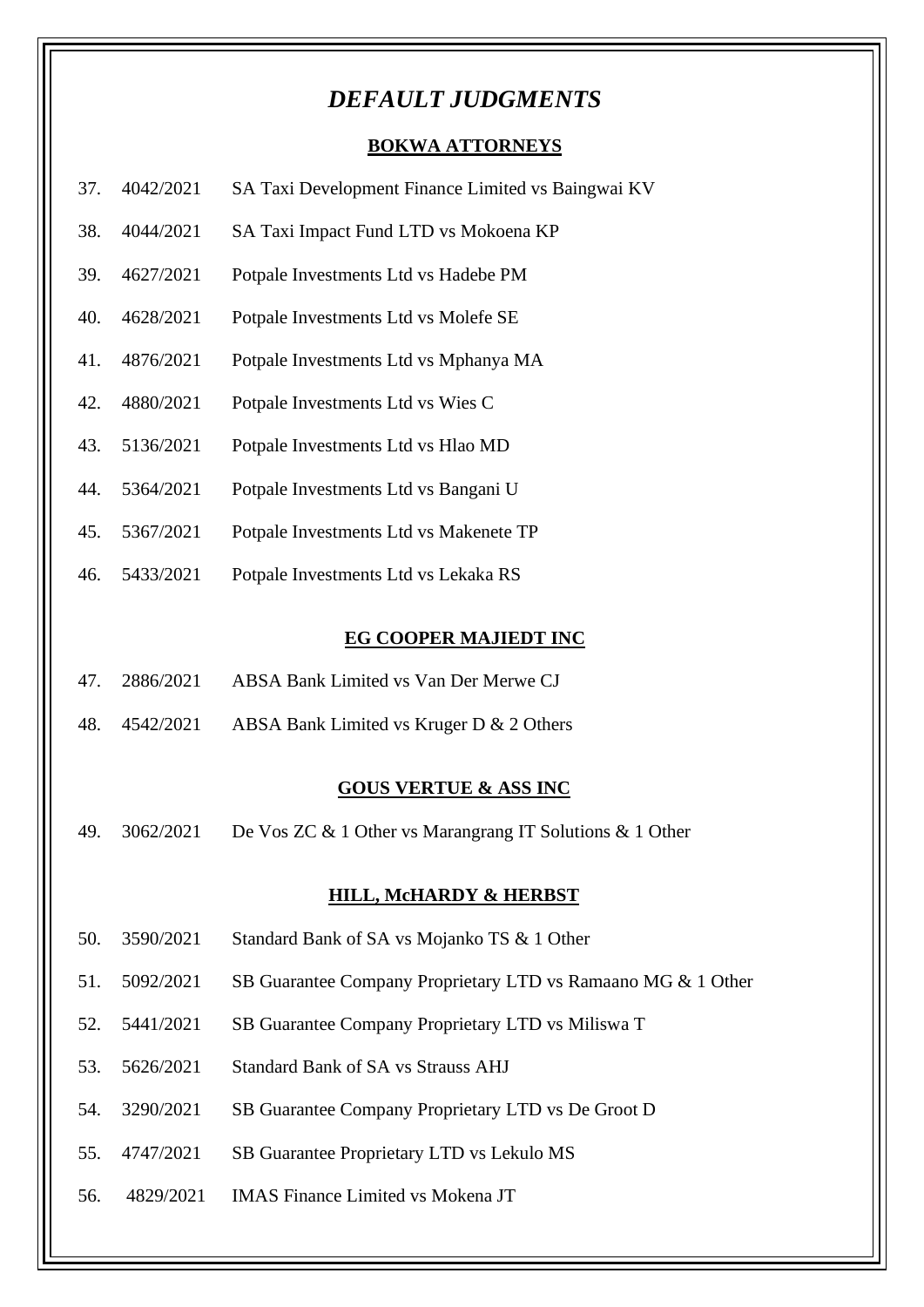| <b>KRAMER WEIHMANN</b>             |           |                                                                                    |  |  |  |
|------------------------------------|-----------|------------------------------------------------------------------------------------|--|--|--|
| 57.                                | 4177/2021 | Van Heerden SP & 2 Other vs Pretorius H                                            |  |  |  |
| <b>MAREE &amp; VENOTE</b>          |           |                                                                                    |  |  |  |
| 58.                                | 5299/2021 | TYCO Logistics t\a Planet Hire vs Trabajo Boerdery $\&$ 1 Other                    |  |  |  |
|                                    |           |                                                                                    |  |  |  |
| <b>MCINTYRE &amp; VAN DER POST</b> |           |                                                                                    |  |  |  |
| 59.                                | 543/2022  | Land of Agricultural Development Bank of SA vs Janse Van Rensburg MJ & 1 Other     |  |  |  |
| 60.                                | 1109/2020 | <b>Standard Bank of SA vs Tollie BP</b>                                            |  |  |  |
| 61.                                | 1748/2020 | Standard Bank of SA vs Wilken MH                                                   |  |  |  |
| 62.                                | 2585/2021 | Nedbank Limited vs Phatela B & 1 Other                                             |  |  |  |
| 63.                                | 492/2022  | Changing Tides 17 vs Parker MG & 1 Other                                           |  |  |  |
| 64.                                | 660/2022  | Changing Tides 17 vs Terblanche CJ                                                 |  |  |  |
| 65.                                | 77/2022   | Nedbank Limited vs Aphane KZ                                                       |  |  |  |
| 66.                                | 189/2022  | Nedbank Limited vs Mokaloba ML                                                     |  |  |  |
| <b>MICHAEL DU PLESSIS</b>          |           |                                                                                    |  |  |  |
| 67.                                | 143/2021  | Standard Bank of SA Ltd vs Janus E                                                 |  |  |  |
| 68.                                | 781/2021  | Standard Bank of SA Ltd vs Buffel MT                                               |  |  |  |
| 69.                                | 5004/2018 | Standard Bank of SA Ltd vs Van Zyl A                                               |  |  |  |
| <b>PHATSHOANE HENNEY</b>           |           |                                                                                    |  |  |  |
| 70.                                | 2252/2019 | ABSA Bank vs Essafrau GSJ & 1 Other                                                |  |  |  |
| 71.                                | 53/2021   | Malope SR vs Thekiso TJ                                                            |  |  |  |
|                                    |           |                                                                                    |  |  |  |
| 72.                                | 842/2021  | <b>PEYPER</b><br>Tau Pele Construction Ltd vs The HOD: Dept Roads, Trans & 1 Other |  |  |  |
| 73.                                | 2972/2021 | <b>ROSSOUWS</b><br>Firstrand Bank Ltd vs Barnard CJ                                |  |  |  |
| 74.                                | 2780/2021 | Firstrand Bank Ltd vs Strydom N                                                    |  |  |  |

┚